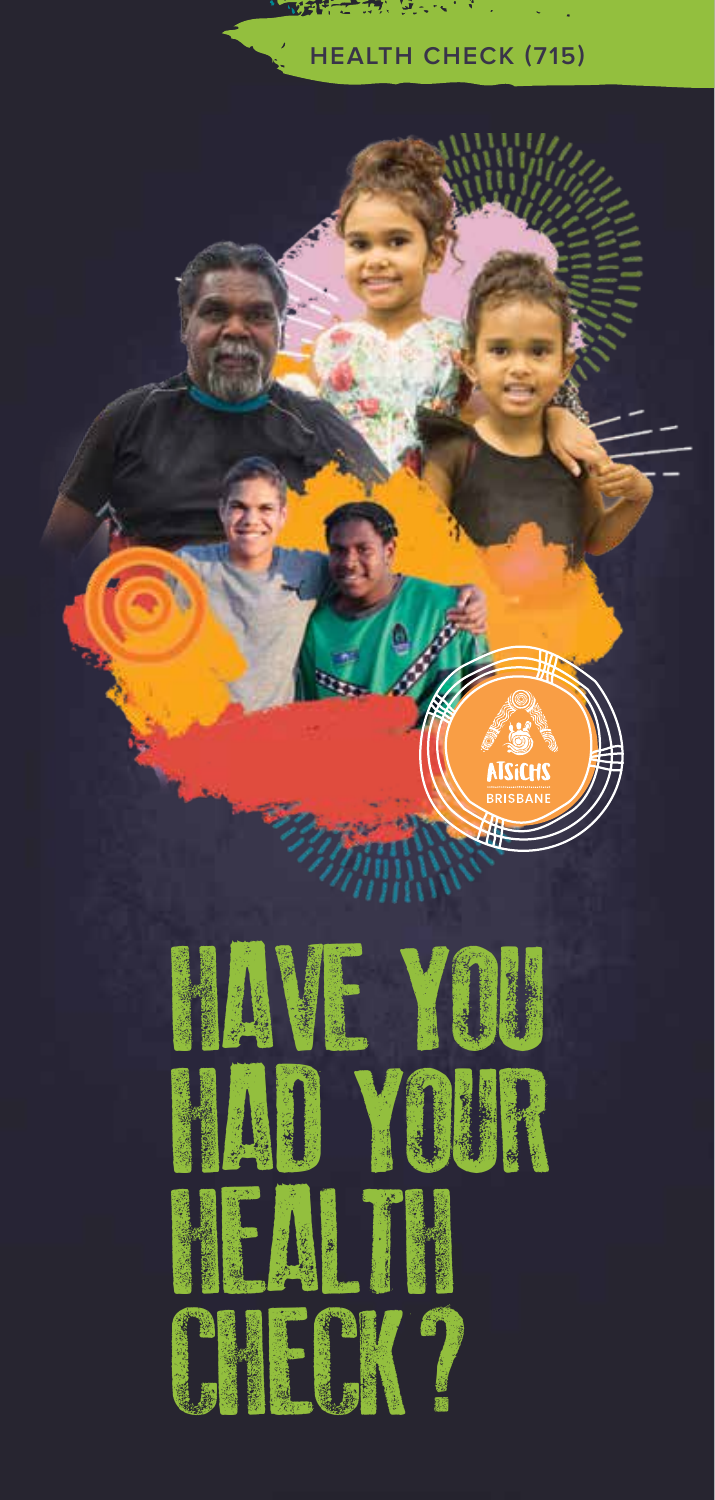**Aboriginal and Torres Strait Islander mob are eligible for a free health check (715) every 9-12 months.**

# **What is a health check?**

A health check is an overall assessment of your health including your physical, mental and social wellbeing.

## **What happens at a health check?**

A health check takes a little longer than a normal appointment (about 45 minutes). You'll have a yarn with an Aboriginal Health Worker or

Registered Nurse and a GP and they'll ask you questions about your health and may carry out tests including:

- **O** hearing and eyesight
- **o** oral health and hygiene
- social health and wellbeing
- physical health and nutrition
- $\odot$  immunisation status
- a physical examination
- medical history including medications and allergies
- general health, e.g. blood pressure, weight, height.



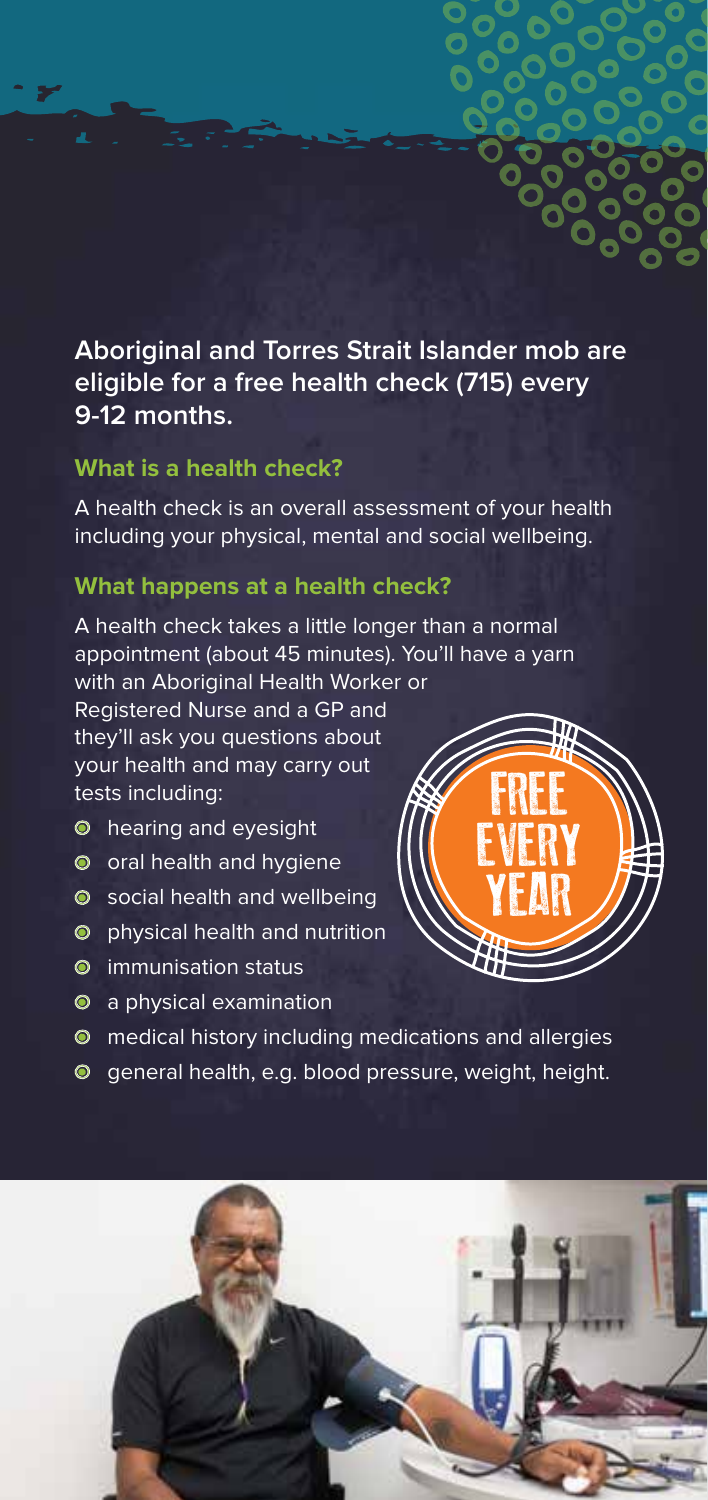After your health assessment your GP may provide advice and further information or create a care plan for you. This care plan may include follow-up treatment with an allied health professional or specialist if needed.

# **Why have a health check?**

Health checks are all about preventative health – not just seeing the doctor when you are sick but visiting them to detect, prevent or better manage chronic disease and remain healthy.

Everyone who gets a health check at an ATSICHS Brisbane clinic can choose a Deadly Choices jersey. Each year there are different designs to select.

> **Make an appointment TODAY**